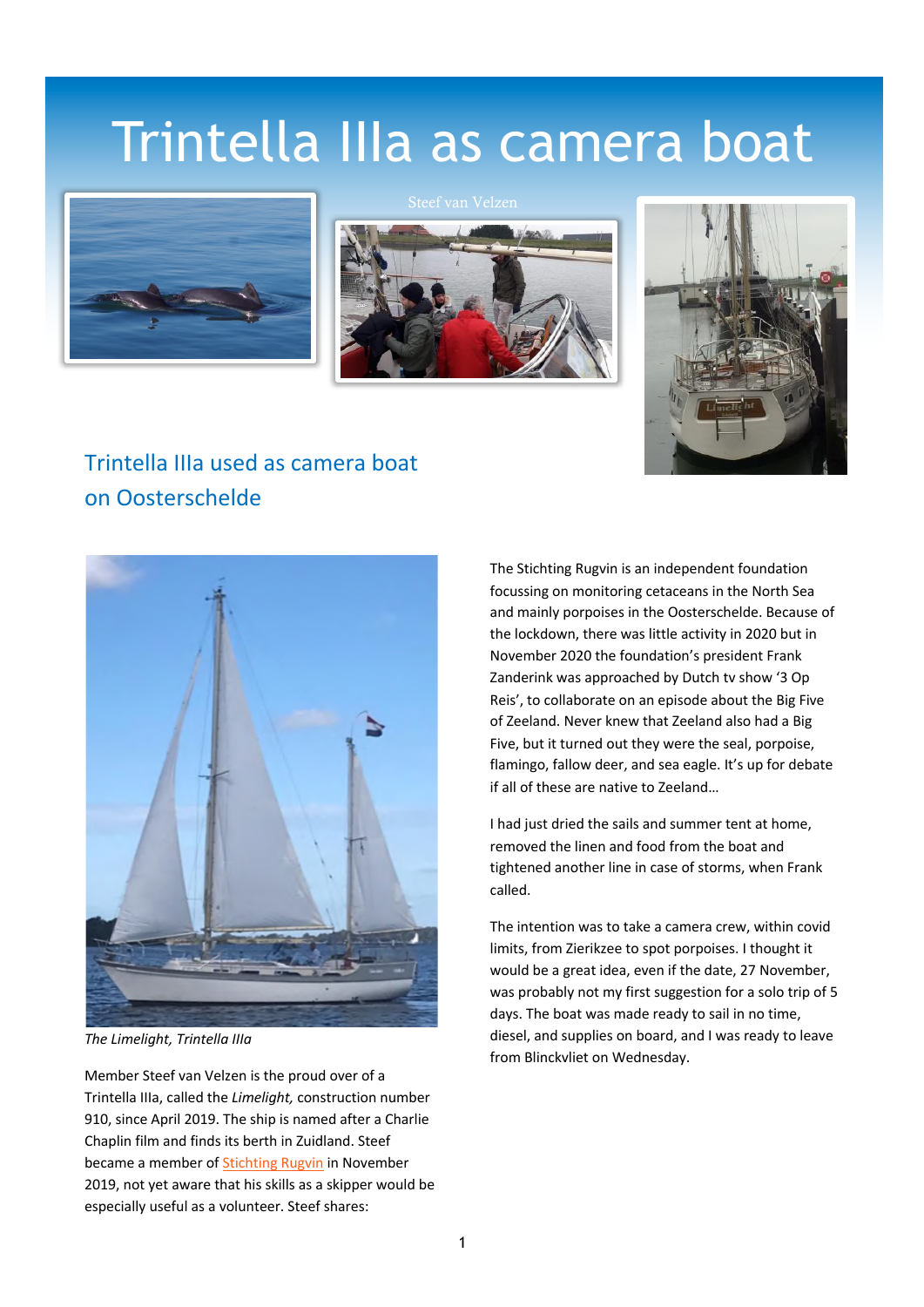

*Water Sports Association Blinckvliet at the Spui*

Research showed that to operate the Haringvlietbrug during the winter, you need to request permission from the Rijkswaterstaat, and we also checked if there would be no stagnations on our route. The first day of sailing was dry but very cold. I arrived in Steenbergen around four. After getting some Chinese, I went to bed early so I could leave on time for Zierikzee.



*Steenbergse Vliet*

It was barely light out on the Steenbergse Vliet when I sailed to the Zuidvlije. Once I hit the open waters, it turned out to be very misty, 2 buoys in sight.

Sight after the Krammersluis was barely 50 meters and after contacting Post Wemeldinge I had to stop for the day, mooring next to a yellow barrel in the channel to Bruinisse. The mist was still intense in the evening and the warden allowed me to dock in the Vissershaven. Arriving in Zierikzee on Thursday was out of the question, maybe as well as the TV recording…



*Bruinisse, waiting for sunset*

Luckily, the shoot could be rescheduled, and the TV crew came aboard on Friday afternoon instead. My preference for host Jennifer was not rewarded, but host Maurice and his crew made for great passengers. Because of the COVID measures, Frank was interviewed on the dock instead. Before leaving, the camera man wanted to make sure to bring the power connection on board but accidentally left the marine ship behind us without 380 volts, resulting in loud alarms and sirens!



*Naval Vessel and the Limelight*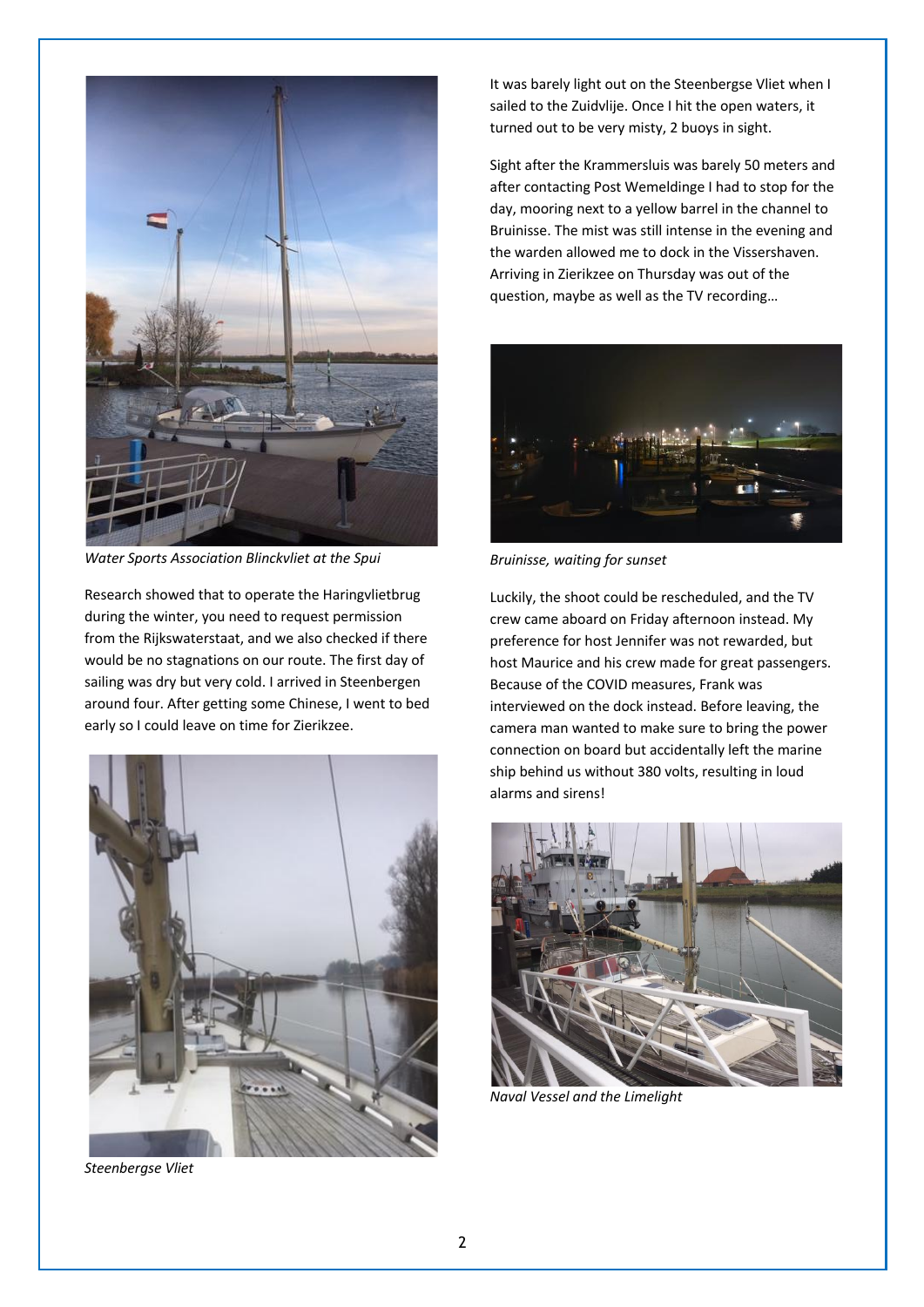

*Maurice*

We made it to the Oosterschelde with high water. The weather was perfect: no wind and dry! Frank thought the porpoises would get close out of curiosity if we turned off the engine and just let the *Limelight* float. And that was exactly what happened. The camera man on the aft had trouble recording them all because they were swimming on both sides of the boat. They are lovely creatures and remarkably fast! How amazing that these beautiful animals feel at home at the National Park Oosterschelde and that we can enjoy them on our boat.







*Porpoises in the Oosterschede*

After sailing around Zierikzee a little, we went by Studio Bruinvis. This is a yellow buoy next to the harbour and is rented by Rugvin. A hydrophone is attached to a barrel, which broadcasts the sounds of nearby porpoises to a column on the Zierikzee pier. Thanks to 'converting' the sound so that it's audible for humans, it can be heard when a button on the column is pressed.



*Buoy and column on the Zierikzee pier*